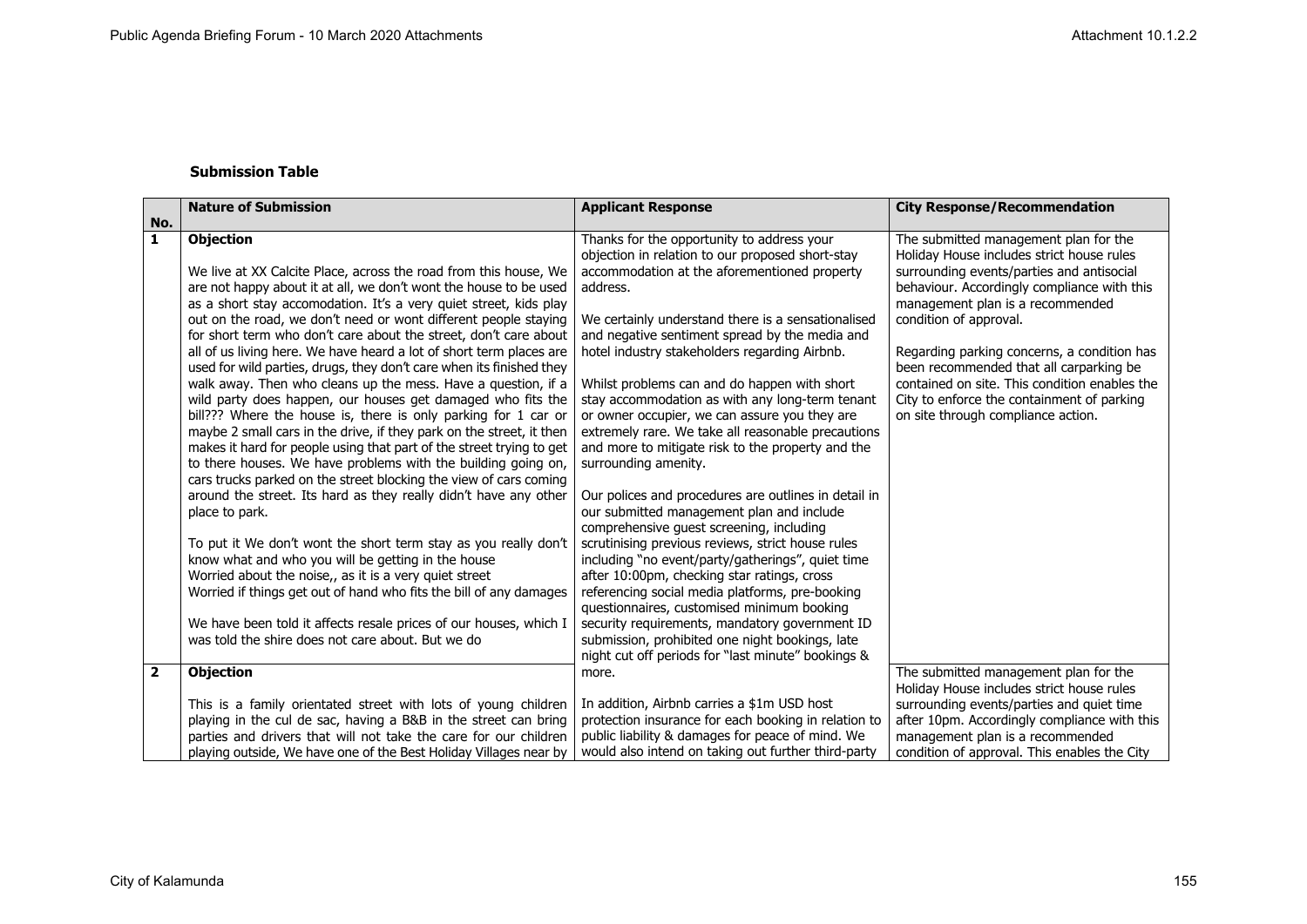|   | to Accommodate Holiday Goers We do not need ones in our<br>Residential Streets, I also work shift work & the neighbours know<br>this & we keep the noise down so we do not upset each other.<br>B&B occupants will not give all of us the same respect, my house<br>backs onto their back door which is 1mtr from the fence which<br>will make it 2 mtrs to our bedroom window                                                                                                                                                                                                                                                                                                                                                                    | short stay accommodation insurance.<br>With well over 10,000 Airbnb listings in WA,<br>former Head of Airbnb Public Policy Australia has<br>stated only a negligible 0.004% of claims on<br>Airbnb are for amounts exceeding \$1000.                                                                                                                                                                                                                                                                                                                                                                                                                                                                                                                                                                                                                                                                                                                                                                                                                                                                                                                                                                                                                               | to enforce the management of the property<br>in line with the management plan through<br>compliance action.                                                                                                                                                                                                                                                                                                                                                                                                                                          |
|---|---------------------------------------------------------------------------------------------------------------------------------------------------------------------------------------------------------------------------------------------------------------------------------------------------------------------------------------------------------------------------------------------------------------------------------------------------------------------------------------------------------------------------------------------------------------------------------------------------------------------------------------------------------------------------------------------------------------------------------------------------|--------------------------------------------------------------------------------------------------------------------------------------------------------------------------------------------------------------------------------------------------------------------------------------------------------------------------------------------------------------------------------------------------------------------------------------------------------------------------------------------------------------------------------------------------------------------------------------------------------------------------------------------------------------------------------------------------------------------------------------------------------------------------------------------------------------------------------------------------------------------------------------------------------------------------------------------------------------------------------------------------------------------------------------------------------------------------------------------------------------------------------------------------------------------------------------------------------------------------------------------------------------------|------------------------------------------------------------------------------------------------------------------------------------------------------------------------------------------------------------------------------------------------------------------------------------------------------------------------------------------------------------------------------------------------------------------------------------------------------------------------------------------------------------------------------------------------------|
| 3 | <b>Objection</b><br>Being the affected landowners, we would like to state that this<br>area that we live in, is a family-orientated, residential one, with a<br>lot of young families living here. And we feel that it would be in<br>the interest of all families here, including us, that this property be<br>occupied by someone on a long-term basis, rather than a short<br>stay. We have concerns over who our neighbours are going to<br>be, with them frequently changing, as it is going to be a short<br>stay accomodation.<br>Thankyou for giving us the opportunity to comment on the<br>proposed short stay accomodation at the said property. We would<br>appreciate if you would take our comments into consideration.<br>Thankyou | The property comes with two allocated garage<br>parking bays and these would be clearly stipulated<br>as the only parking available with street parking<br>strictly prohibited.<br>From our many additional years' experience in the<br>long-term traditional leasing industry, I can<br>confirm that typical applicant screening is far less<br>thorough and once a tenant signs a lease, they<br>have far more rights to a property than a short-<br>term guest. It often takes weeks of legal process<br>to get a court date with a magistrate to evict a<br>troublesome tenant, VS a very straight forward<br>process with short stay accommodation.<br>We can assure all neighbours of our best<br>intentions and would be willing to provide our<br>contact details should any issues arise so they can<br>be dealt with swiftly.<br>Airbnb delivers an astonishing \$155m to WA's<br>economy each year, supporting 780 jobs (as of<br>2015/16 statistics) and growing. Guests spend<br>locally at cafes, restaurants, shopping &<br>entertainment precincts allowing suburban areas<br>to thrive where they otherwise wouldn't with<br>traditional inner-city and other limited<br>accommodation options.<br>We would be grateful if you would consider the | It is acknowledged that the proposed land<br>use is transient and the number of persons<br>coming to and from the property is not<br>consistent with a normal single house. This<br>has been proven and upheld at the State<br>Administrative Tribunal (2019 WASAT75).<br>The applicant has included a minimum of<br>two-night's stay to reduce this impact on the<br>existing residential amenity. The City has<br>further recommended this be conditioned to<br>ensure any breach of this commitment can<br>be enforced through compliance action. |